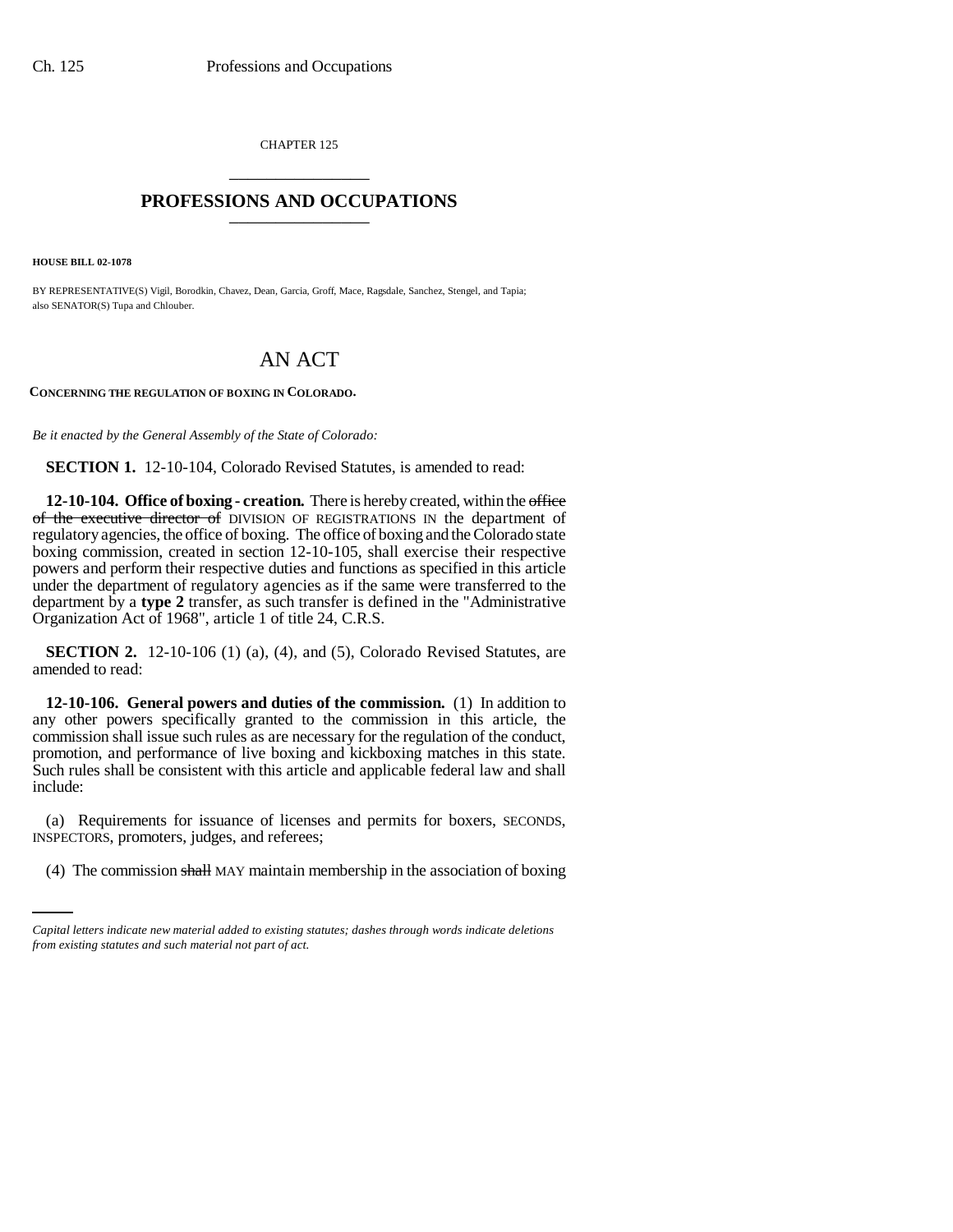commissions and shall MAY send the director or the director's designee to the association's annual convention.

(5) The commission shall MAY maintain a service subscription to the record-keeping database provider approved by the association of boxing commissions.

**SECTION 3. Repeal.** 12-10-107 (3) (c), (3) (e), (3) (g), (3) (i), (3) (j), and (3) (k), Colorado Revised Statutes, are repealed as follows:

**12-10-107. Director - appointment - qualification - powers and duties.** (3) In addition to the duties imposed upon the director elsewhere in this article, the director shall:

(c) (I) Employ and direct such personnel as may be necessary to carry out the purposes of this article, but no person shall be employed who has been convicted of a felony or match-related offense, notwithstanding section 24-5-101, C.R.S.

(II) The director, with the approval of the commission, may enter into agreements with any person, department, agency, or unit of state government to secure services that the director deems necessary and to provide for the payment for such services and may employ and compensate such consultants and technical assistants as may be required and as otherwise permitted by law.

(e) Make available for inspection by the commission or any member of the commission, upon request, all books, records, files, and other information and documents in the director's office;

(g) With the concurrence of the commission or pursuant to commission requirements and procedures, enter into contracts for materials, equipment, and supplies to be used in the operation of the commission;

(i) Annually prepare and submit to the commission, for its approval, a proposed budget for the succeeding fiscal year, which budget shall set forth a complete financial plan for all proposed expenditures and anticipated revenues of the commission;

(j) Take such action necessary, as may be determined by the commission, to protect the security and integrity of boxing; and

(k) Perform any other lawful acts that the commission may consider necessary or desirable in order to carry out the purposes and provisions of this article.

**SECTION 4.** Article 10 of title 12, Colorado Revised Statutes, is amended BY THE ADDITION OF A NEW SECTION to read:

**12-10-107.1. Grounds for discipline.** (1) THE DIRECTOR MAY DENY, SUSPEND, REVOKE, OR PLACE ON PROBATION THE LICENSE OF AN APPLICANT OR LICENSEE IF THE APPLICANT OR LICENSEE:

(a) VIOLATES ANY ORDER OF THE COMMISSION OR THE DIRECTOR OR ANY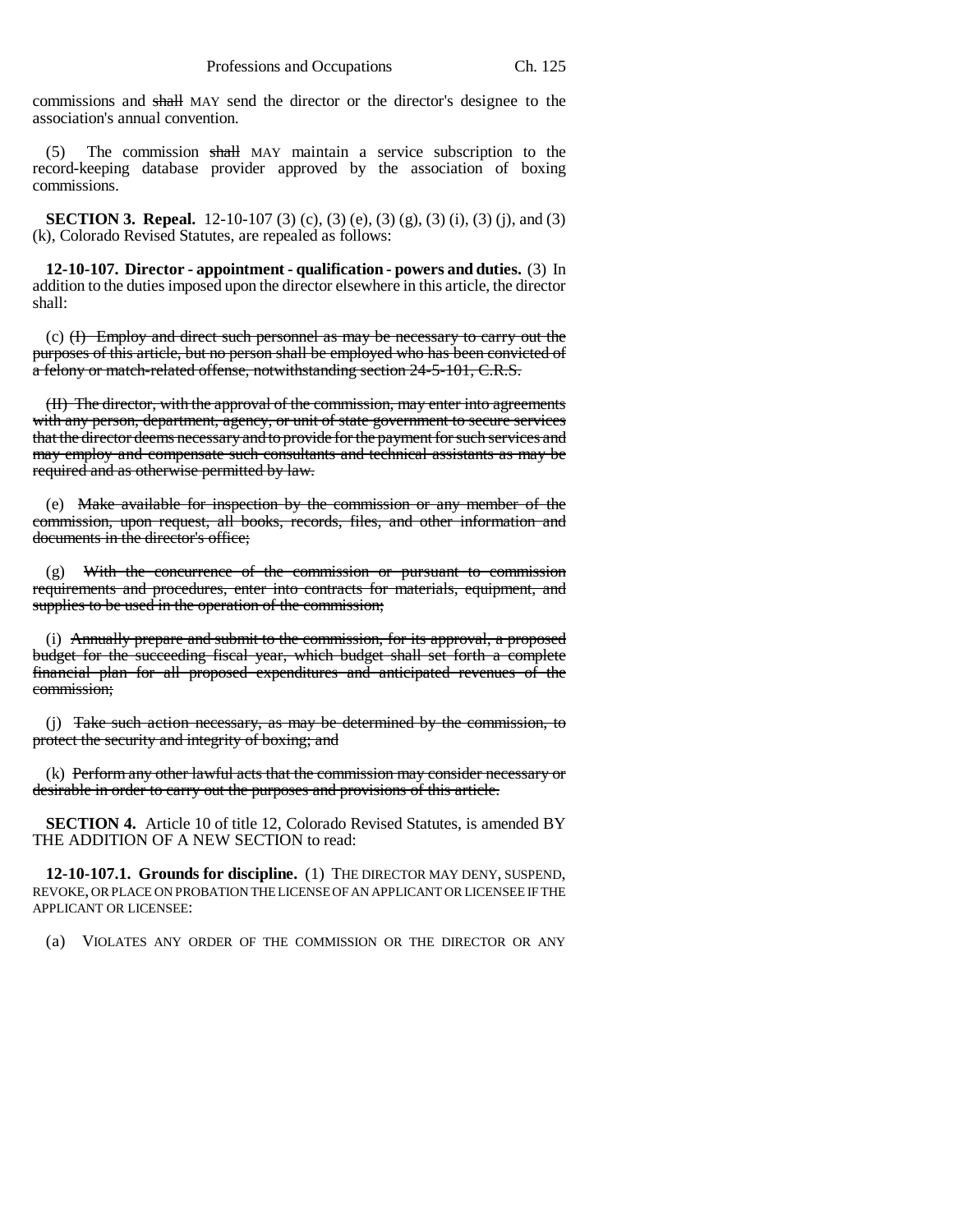PROVISION OF THIS ARTICLE OR THE RULES ESTABLISHED UNDER THIS ARTICLE;

(b) FAILS TO MEET THE REQUIREMENTS OF THIS ARTICLE OR THE RULES OF THE COMMISSION OR USES FRAUD, MISREPRESENTATION, OR DECEIT IN APPLYING FOR OR ATTEMPTING TO APPLY FOR LICENSURE;

(c) IS CONVICTED OF OR HAS ENTERED A PLEA OF NOLO CONTENDERE OR GUILTY TO A FELONY; EXCEPT THAT THE DIRECTOR SHALL BE GOVERNED BY THE PROVISIONS OF SECTION 24-5-101, C.R.S., IN CONSIDERING SUCH CONVICTION OR PLEA;

(d) IS ADDICTED TO OR DEPENDENT UPON ALCOHOL OR ANY CONTROLLED SUBSTANCE, WITHIN THE MEANING OF PART 3 OF ARTICLE 22 OF THIS TITLE, OR IS A HABITUAL USER OF SAID CONTROLLED SUBSTANCE, IF THE USE, ADDICTION, OR DEPENDENCY IS A DANGER TO CLIENTS OR PROSPECTIVE CLIENTS;

(e) HAS INCURRED DISCIPLINARY ACTION RELATED TO PROFESSIONAL BOXING IN ANOTHER JURISDICTION. EVIDENCE OF SUCH DISCIPLINARY ACTION SHALL BE PRIMA FACIE EVIDENCE FOR DENIAL OF A LICENSE OR OTHER DISCIPLINARY ACTION IF THE VIOLATION WOULD BE GROUNDS FOR SUCH DISCIPLINARY ACTION IN THIS STATE.

(2) ANY PROCEEDING TO DENY, SUSPEND, REVOKE, OR PLACE ON PROBATION A LICENSE SHALL BE CONDUCTED PURSUANT TO SECTIONS 24-4-104 AND 24-4-105, C.R.S. ANY PERSON WHOSE LICENSE IS DENIED, SUSPENDED, PLACED ON PROBATION, OR REVOKED SHALL PAY FOR THE COSTS INCURRED IN BRINGING AND CONDUCTING SUCH PROCEEDING.

**SECTION 5.** 12-10-109, Colorado Revised Statutes, is amended to read:

**12-10-109. Fees - boxing cash fund - created.** (1) The commission shall establish by rule, promulgated consistent with section 24-4-103, C.R.S., and collect nonrefundable license fees and may establish by rule and collect surcharges and other moneys as the commission deems necessary; except that such fees and surcharges shall not exceed the amount necessary to carry out the provisions of this article.

(2) It is the intent of the general assembly that all direct and indirect costs incurred in the implementation of this article be funded by fees and such other moneys collected by the commission pursuant to subsection  $(1)$  of this section. All fees collected by the commission shall be transmitted to the state treasurer, who shall credit the same to the boxing cash fund, which fund is hereby created. All moneys credited to such fund shall be used for the administration and enforcement of this article. All interest derived from the deposit and investment of moneys in the fund shall be credited to the fund. At the end of any fiscal year, all unexpended and unencumbered moneys in the fund shall remain therein and shall not be credited or transferred to the general fund or any other fund. ALL MONEYS COLLECTED UNDER THIS ARTICLE SHALL BE TRANSMITTED TO THE STATE TREASURER, WHO SHALL CREDIT THE SAME TO THE DIVISION OF REGISTRATIONS CASH FUND CREATED IN SECTION 24-34-105, C.R.S., AND THE GENERAL ASSEMBLY SHALL MAKE ANNUAL APPROPRIATIONS PURSUANT TO SAID SECTION FOR EXPENDITURES OF THE BOARD INCURRED IN THE PERFORMANCE OF ITS DUTIES UNDER THIS ARTICLE. SUCH EXPENDITURES SHALL BE MADE FROM SUCH APPROPRIATIONS UPON VOUCHERS AND WARRANTS DRAWN PURSUANT TO LAW.